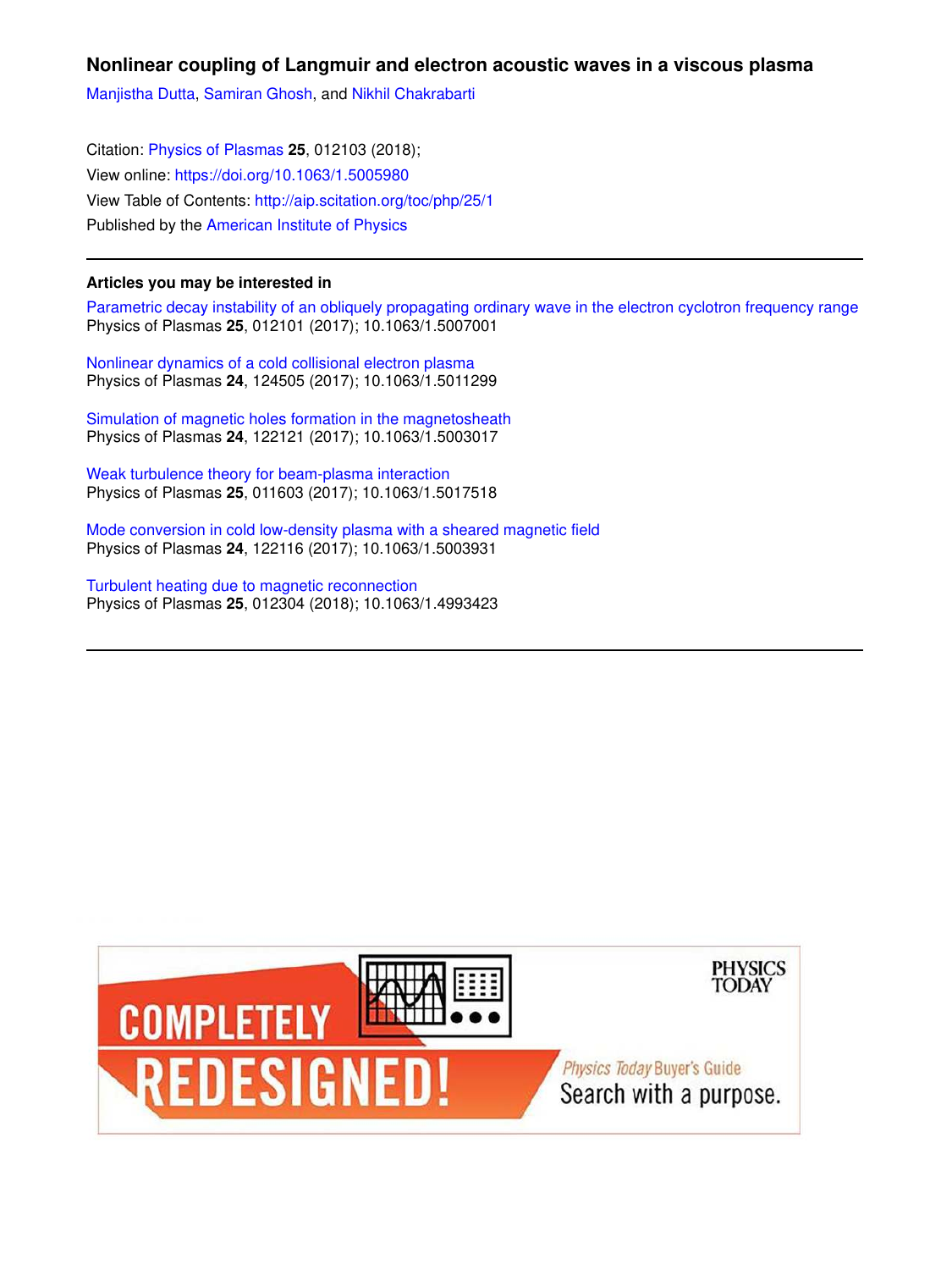

# Nonlinear coupling of Langmuir and electron acoustic waves in a viscous plasma

Manjistha Dutta,<sup>1,a)</sup> Samiran Ghosh,<sup>2,b)</sup> and Nikhil Chakrabarti<sup>3,c)</sup> <sup>1</sup>Department of Physics, JIS University, Kolkata 700 109, India  $2D$ epartment of Applied Mathematics, University of Calcutta, 92, Acharya Prafulla Chandra Road, Kolkata 700 009, India <sup>3</sup>Saha Institute of Nuclear Physics, 1/AF, Bidhannagar, Kolkata 700 064, India

(Received 21 September 2017; accepted 14 December 2017; published online 4 January 2018)

A nonlinear analysis of finite amplitude electron acoustic waves is considered in a viscous plasma. The two fluid two time scale model is used to describe the two temperature electron species in a fixed ion background. We have obtained two sets of modified Zakharov equations where the modification comes due to the presence of viscosity in the plasma system. We have shown that, for very low frequency, these viscosity modified Zakharov equations reduce to a modified nonlinear Schrödinger's equation where viscosity introduces a new term via collective effects. Perturbative analysis shows the formation of soliton structures with an oscillating tail. The relevance of the results is important in the context of astrophysical and laboratory plasma. Published by AIP Publishing. https://doi.org/10.1063/1.5005980

## I. INTRODUCTION

The nonlinear wave theory has a vast application not specifically to plasma physics but to any physical medium where waves can propagate. The nonlinear Schrödinger's equation (NLSE) and Zakharov's equation are two significant equations encountered in the nonlinear wave dynamics and turbulence theory. In recent years, the investigation on NLSE has drawn huge attention due to its applicability in quantum physics, plasma physics, ocean wave analysis, nonlinear optics, turbulence theory, and many other different phases of physics. This equation successfully describes the envelope dynamics of a quasi-monochromatic plane wave (the carrying wave) propagating in a weakly nonlinear dispersive medium when dissipative processes are negligible. Whereas, the Zakharov equations model the non-linear interaction between high-frequency electromagnetic waves and low-frequency plasma waves on the two time scales two fluid theory.<sup>1</sup> The high frequency waves correspond to fast varying electromagnetic fields while the low frequency waves are related to slow varying density perturbations with slow varying amplitude of electromagnetic fields. Hence, the time-dependent processes in the plasma can be separated into processes on two separate time scales, one fast and one slow. Previously, this two fluid two time scale theory has been employed to study the nonlinear interaction of the electron acoustic wave with the electron plasma wave in unmagnetized plasma, $<sup>2</sup>$  where solitary solutions are obtained for</sup> electric field concentration and density depletion regions. Nonlinear interaction of quantum electron plasma wave with quantum electron acoustic waves (EAWs) has also been studied<sup>3</sup> and a modified coupled Zakharov equation has been obtained. In both papers, a two time scale two fluid theory has been implemented to obtain a set of Zakharov's equations for plasma with two temperature electron components. Plasma with two temperature electron species can support the electron acoustic wave. Characteristically, these electrons are different from each other mainly because one of the electron components is hot and has energy of the order of KeV, while the other is cold and has energy not greater than 60 eV. It is obvious that the less energetic electron component or the cold electrons correspond to the slow time scale, whereas the hot electrons correspond to fast time scale. In this paper, we want to investigate nonlinear coupling of the electron acoustic wave with electron plasma in the presence of electron viscosity. It is shown that viscosity may incorporate important plasma phenomena through collective effects. However, before going to a detailed discussion of the work, we want to include a quick review of this electron acoustic mode.

The investigation of nonlinear propagation of the electron acoustic wave has drawn considerable attention because of its relevance in interpreting various satellite observations in different parts of the magnetosphere. It has been emphasized through several research studies that EAW plays significant role in the generation process of Broadband Electrostatic Noise (BEN) in the terrestrial cusp of the magnetosphere and hiss in polar cusp regions.4–8 When less energetic cold plasma from the earth's ionosphere mixes with high energetic hot plasma of the earth's magnetosphere, an intense packet of the electron acoustic wave is formed in the flow boundary region.<sup>7,9–12</sup> The study of the electron acoustic wave is also crucial in laboratory plasma with two temperature electron species, beam plasma interaction, and stimulated electron acoustic scattering in the laser plasma interaction.<sup>13-15</sup>

The general mechanism of this particular mode is that the cold electrons behave like massive particles and oscillate in a background of Boltzmann distributed hot electrons which provide the oscillation energy.<sup>16</sup> The electron acoustic

a)manjistha.dutta@gmail.com

b)sran\_g@yahoo.com

c)nikhil.chakrabarti@saha.ac.in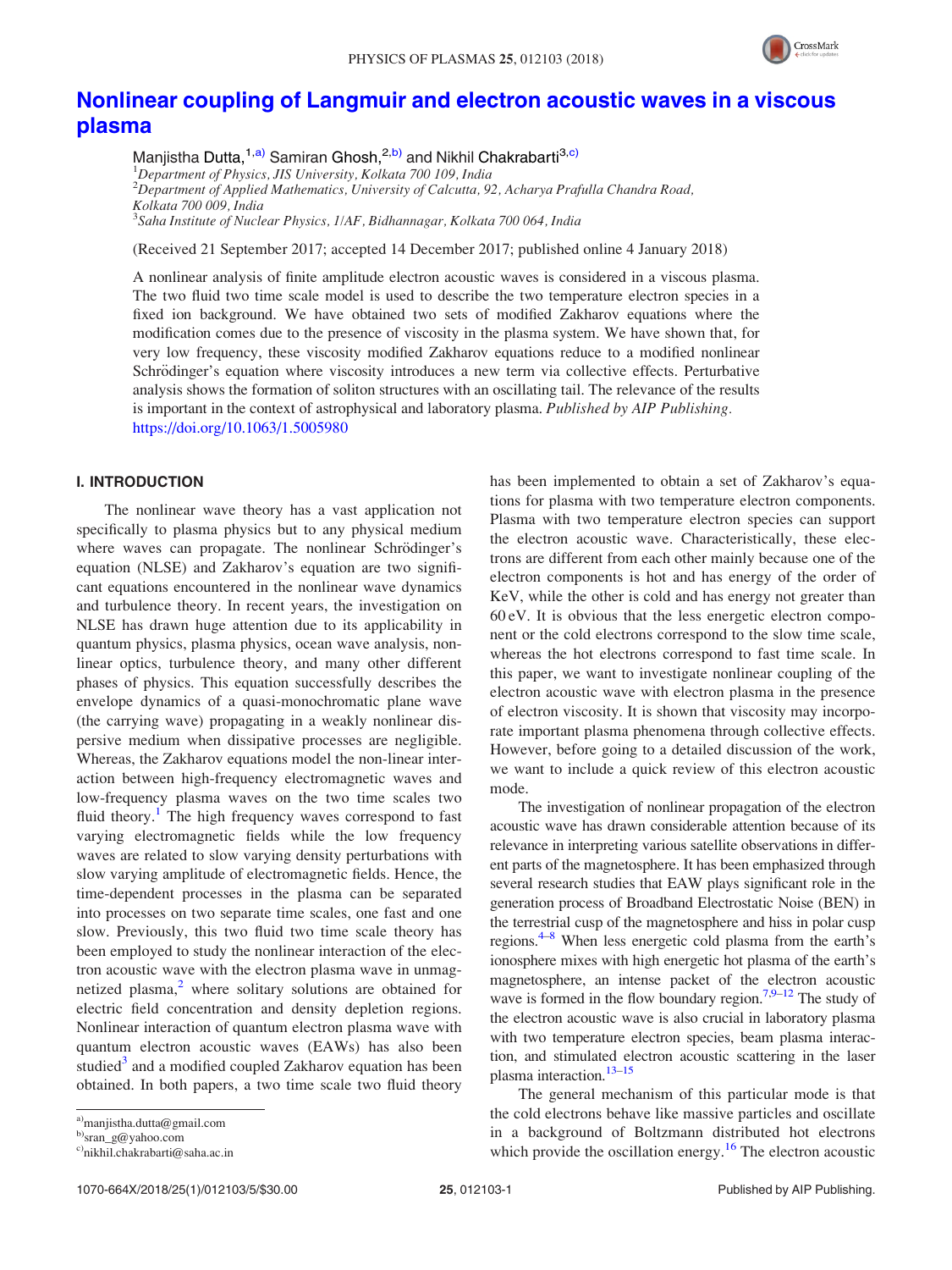speed in such plasma is given by  $c_{se} = \sqrt{T_h/m_{\text{eff}}}$ , where  $m_{\text{eff}}$ is the modified cold electron mass enhanced by the equilibrium density ratio of hot and cold electron species as,  $m_{\text{eff}} = m(n_{h0}/n_{c0})$ ,<sup>6,17</sup> where  $T_h$  is the hot electron temperature, *m* is the electron mass, and  $n_{c0}$  and  $n_{h0}$  represent the equilibrium cold and hot electron density, respectively. This mode is basically an analog to ion acoustic wave with cold electrons playing the role of ions providing the inertia. $2,18-20$ In the fast time scale of electrons, ions are taken to be at rest forming a positively charged background and maintaining charge neutrality throughout the plasma. The phase velocity of the wave lies between the thermal velocity of cold and hot electron species as  $v_c < \omega/k < v_h$ , where  $v_{c,h} = (T_{c,h}/m)^{1/2}$ and  $k$  is the wave vector. As only high frequency electrons are involved in whole dynamics, there is always a chance of wave damping. However, according to the study of Gary and Tokar, $^{21}$  there exist some parameter regime of density and temperature for which this wave can sustain electrostatic fluctuations while propagating in plasma. The first condition is the cold electron temperature  $(T_c)$  should be much less than the hot electron temperature  $(T_h)$ , i.e.,  $T_c \ll T_h$  and the second is, the hot electron density  $(n_h)$  should be much larger than the cold electron density  $(n_c)$ , i.e.,  $n_h \gg n_c$ .

In this paper, we have considered a viscous plasma medium with two temperature electron components with stationary ions in the background. A two fluid two time scale theory has been employed to derive a set of modified Zakharov equations. The characteristic hot electron plasma frequency and the electron acoustic frequency give rise to two distinct time scales in the system that can be designated as fast and slow, respectively. Actually, fast motion is mainly governed by the hot electron fluid, whereas, the slow timescale movement is mainly due to the cold electron fluid. With the help of this two time scale theory, we have formulated a set of two nonlinear equations which couple slow density perturbation with the slowly varying amplitude of the rapidly varying electric field. These coupled equations are similar to Zakharov's equations with a correction term appearing due to presence of viscosity in the system. These equations are called viscosity modified Zakharov's equations. Later, we have shown that for low frequency consideration these equations can be reduced to the nonlinear Schrodinger equation where a new modification arises due to the presence of viscosity. A perturbative method to get small amplitude approximate solutions of the viscosity modified NLSE has been prescribed.

# II. GOVERNING EQUATIONS FOR EAW IN VISCOUS PLASMA

We consider an un-magnetized, viscous plasma system comprising of ions and two electron species of different temperature and density, namely- hot electrons and cold electrons. The ions being heavier in mass do not participate in the high frequency dynamics of electrons except charge neutralization. The hot electrons are extremely energetic compared to the cold electrons and have a prevailing number density. On the other hand, viscous cold electrons have less energy and respond to a slower time scale compared to hot electrons. The set of fluid equations for both the hot and cold electron components is given as follows:

$$
mn_h \left[ \frac{\partial \vec{v}_h}{\partial t} + (\vec{v}_h. \nabla) \vec{v}_h \right] = -en_h \vec{E} - \nabla P_h, \tag{1}
$$

$$
mn_c \left[ \frac{\partial \vec{v}_c}{\partial t} + (\vec{v}_c \cdot \nabla) \vec{v}_c \right] = -en_c \vec{E} - \nabla P_c + \nu \nabla^2 \vec{v}_c, \qquad (2)
$$

$$
\frac{\partial n_h}{\partial t} + \nabla.(n_h \vec{v}_h) = 0, \tag{3}
$$

$$
\frac{\partial n_c}{\partial t} + \nabla . (n_c \vec{v}_c) = 0,
$$
\n(4)

$$
\nabla \cdot \vec{E} = 4\pi e(n_0 - n_h - n_c). \tag{5}
$$

Here, subscript "h" corresponds to the hot electrons and subscript "c" corresponds to the cold electrons.  $n$ ,  $v$ , and  $P$ denote density, velocity, and pressure, respectively. e and m are the electronic mass and charge.  $\vec{E}$  is the total electric field, and  $\nu$  is the coefficient of viscosity.

The local density fluctuation due to the presence of the low frequency electron acoustic wave would alter the restoring electric field, thus affecting the high frequency Langmuir wave. To describe the nonlinear coupling between these two waves in a viscous plasma, we employ the two time scale theory. We will split the perturbation of the variables into two parts: the first part would correspond to slow variation with time and the second part to fast variation with time. As the cold electron does not take part in fast dynamics, quantities related with cold electrons have only slow variation with time

$$
n_c = n_{c0} + \delta n_c; \quad n_h = n_{h0} + \delta n_h + \tilde{n}_h, \tag{6}
$$

$$
\vec{v}_c = \delta \vec{v}_c; \quad \vec{v}_h = \delta \vec{v}_h + \vec{\tilde{v}}_h,\tag{7}
$$

$$
\vec{E} = \vec{E}_s + \vec{\tilde{E}},\tag{8}
$$

 $n_{h0}$ ,  $n_{c0}$  are the equilibrium densities of hot electrons and cold electrons. The tilde sign corresponds to the fast varying components, whereas,  $\delta$  and subscript "s" are associated with slow varying components. The average of fast variables, when taken over many oscillations, is equal to zero. Thus, the average of hot electron density over many rapid oscillations is nothing but  $\langle n_h \rangle = n_{h0} + \delta n_h$ , which means that the hot electrons are moving so quickly that they manage to keep plasma quasi neutral in the slow time scale perturbation.

The fast time scale analysis of hot electron dynamics yields first the Zakharov equation which describes the evolution of the fast varying electric field  $\vec{\tilde{E}}$ .<sup>2</sup> While deriving the equation, we divide the rapidly varying electric field  $\vec{\bar{E}}$  into one slowly varying amplitude part and one fast oscillating part as follows:

$$
\vec{\tilde{E}} = \frac{1}{2} \left[ \vec{\tilde{E}}(\vec{r}, t) e^{-i\omega t} + c.c \right].
$$
 (9)

Keeping in mind that the time derivative of slowly varying complex amplitude  $\vec{\vec{E}}$  is defined to be very small, we obtain the first Zakharov equation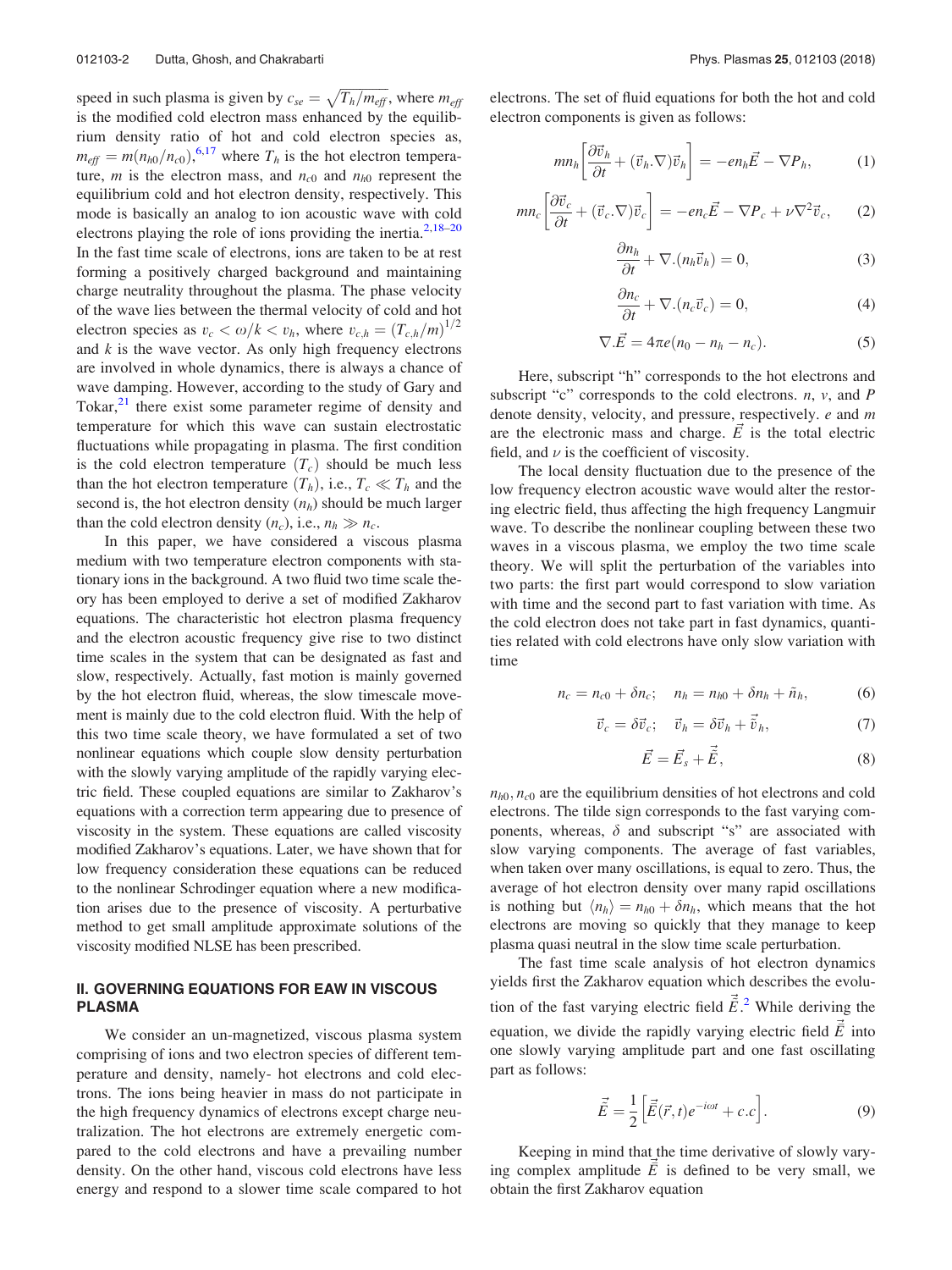$$
-2i\omega_{ph}\frac{\partial\vec{E}}{\partial t} - v_{th}^2 \nabla(\nabla.\vec{E}) + \omega_{ph}^2 \frac{\delta n}{n_{h0}} \vec{E} = 0.
$$
 (10)

In order to obtain the second Zakharov equation, slow time scale components of the fluid equations have to be considered. Starting with the hot electron momentum equation, we take an average of the equation over many rapid cycles so that the terms linear in the fast time scale quantities approach zero and we obtain the following equation:

$$
\frac{\partial \delta \vec{v_h}}{\partial t} + \langle (\vec{\tilde{v_h}} \cdot \nabla) \vec{\tilde{v_h}} \rangle = -\frac{e}{m} \vec{E_s} - \frac{K_B T_h}{m n_{h0}} \nabla \delta n_e.
$$
 (11)

Now, the leading order terms of the fast varying component of the hot electron momentum equation will give  $\frac{\partial \vec{v}_h}{\partial t} \approx -\frac{e}{m}$  $\vec{\tilde{E}}$  which yields the following equation:<sup>2,3,22</sup>

$$
\langle (\vec{v_h} \cdot \nabla) \vec{v_h} \rangle \approx \frac{e^2}{4m^2 \omega_{ph}^2} \nabla |\bar{E}|^2.
$$
 (12)

Remembering time variation of slow quantities is defined to be negligible

$$
\frac{e^2}{4m^2\omega_{ph}^2}\nabla|\bar{E}|^2 = -\frac{e}{m}\vec{E_s} - \frac{K_B T_h}{mn_{h0}}\nabla\delta n_h.
$$
 (13)

Now, we consider the momentum equation of cold viscous electrons

$$
\frac{\partial \delta \vec{v_c}}{\partial t} + (\delta \vec{v_c} \cdot \nabla) \delta \vec{v_c} = -\frac{e}{m} \vec{E_s} - \frac{K_B T_c}{m n_{c0}} \nabla \delta n_c + \nu \nabla^2 \delta v_c. \tag{14}
$$

As the cold electron temperature is much lesser than the hot electron temperature, the cold electron pressure effect is negligible in the above equation. Equation (13) basically counts the effect of the fast varying electric field on the slow varying component of the electric field. So, we replace the value of the slow varying electric field component  $E_s$  from Eq.  $(13)$  in Eq.  $(14)$  to get

$$
\frac{\partial \delta \vec{v_c}}{\partial t} = \frac{e^2}{4m^2 \omega_{ph}^2} \nabla |\bar{E}|^2 + \frac{K_B T_h}{mn_{h0}} \nabla \delta n_h + \nu \nabla^2 \delta v_c.
$$
 (15)

Now, operating  $\nabla$  on both sides of the above equation, we replaced  $\delta \vec{v_c}$  in terms of  $\delta n_c$  using the cold electron continuity equation  $\frac{\partial \delta n_c}{\partial t} + n_{c0} \nabla \cdot \vec{\delta v}_c = 0$  and obtained<sup>2,3,22</sup>

$$
\left[\frac{\partial^2}{\partial t^2} - c_{se}^2 \nabla^2\right] \delta n = \frac{e^2 n_{c0}}{4m^2 \omega_{ph}^2} \nabla^2 |\bar{E}|^2 + \frac{\nu}{n_{c0}} \frac{\partial}{\partial t} \nabla^2(\delta n), \quad (16)
$$

where  $\delta n_h = -\delta n_c = \delta n$  and  $c_{se} = \sqrt{T_h/m(n_{h0}/n_{c0})}$  is the electron acoustic velocity. The above equation is the modified second Zakharov equation in the presence of viscosity in three dimensional space. This equation describes the impact of rapidly varying electric field fluctuations on slow varying density fluctuations. Equations  $(10)$  and  $(16)$  thus describe two coupled Zakharov equations. Now, in order to find solutions and analyze the equations, we will consider one dimensional form of the two equations and introduce dimensionless variables for convenience as follows:

$$
\chi = \frac{\bar{E}}{8\sqrt{\pi n_{c0} K_B T_h}}; \quad n = \frac{\delta n}{4n_{c0}},\tag{17}
$$

$$
\xi = \frac{x}{\lambda_D} \left( 2 \sqrt{\frac{n_{c0}}{n_{h0}}} \right); \quad \tau = t \omega_{ph} \left( \frac{2n_{c0}}{n_{h0}} \right). \tag{18}
$$

Finally, Eqs. (10) and (16) reduce to a simplified form and we obtain a set of two normalized viscosity modified Zakharov equations in  $1-D^{2,3,22}$ 

$$
\left[\frac{\partial^2}{\partial \tau^2} - \frac{\partial^2}{\partial \xi^2} - \mu_v \frac{\partial}{\partial \tau} \left(\frac{\partial^2}{\partial \xi^2}\right)\right] n = \frac{\partial^2}{\partial \xi^2} |\chi|^2, \qquad (19)
$$

$$
i\frac{\partial \chi}{\partial \tau} + \frac{\partial^2 \chi}{\partial \xi^2} = n\chi,\tag{20}
$$

where  $\mu_v = 2\nu/\omega_{ph}n_{c0}\lambda_D^2$  and  $\lambda_D = \sqrt{K_B T_h/4\pi n_{h0}e^2}$  is the Debye length. These modified Zakharov's equations give a complete description of the interaction between the high frequency Langmuir wave and the slow frequency electron acoustic wave as they include the effect of viscosity. However, our equations actually describe the evolution of low frequency responses of density and electric field fluctuations. The coupling of the low frequency dynamics is caused due to the ponderomotive force derived from the high frequency electric field. It is to be noted that in the absence of viscosity, i.e.,  $\mu_v = 0$ , the Zakharov equations for EAW<sup>2</sup> can be exactly restored.

#### **III. MODIFIED NONLINEAR SCHRÖDINGER EQUATION**

Near very low frequency, second order time derivatives offer negligible significance and from Eq. (19) we can write

$$
\left(1 + \mu_v \frac{\partial}{\partial \tau}\right) n \approx -|\chi|^2. \tag{21}
$$

Operating  $\left(1 - \mu_v \frac{\partial}{\partial \tau}\right)$  on both sides of the above equation

$$
n \approx -|\chi|^2 + \mu_v \frac{\partial}{\partial \tau} |\chi|^2. \tag{22}
$$

Replacing the value of  $n$  in Eq.  $(20)$ , we obtain the Schrödinger equation with a completely new modification of nonlinear dissipation arising due to viscosity

$$
i\frac{\partial \chi}{\partial \tau} + \frac{1}{2} \frac{\partial^2 \chi}{\partial \bar{\zeta}^2} + |\chi|^2 \chi = \mu_v \chi \frac{\partial}{\partial \tau} |\chi|^2, \tag{23}
$$

where  $\bar{\xi} = \sqrt{2}\xi$ . This equation is novel in literature and offers a complete description of nonlinear coupling of two waves in a dissipative system. An exact solution of this above dissipative system is not available; however, we can treat this equation as a perturbed NLS equation where the small perturbation term arises due to viscosity  $\mu_{\nu}$ . Now, the functional form of the solution of this perturbed NLS is assumed to be the same as the soliton solution but the four soliton parameters vary with time  $\tau$  as the soliton propagates through plasma. Thus, the solution of  $\chi$  from Eq. (23) can be given by the following equation,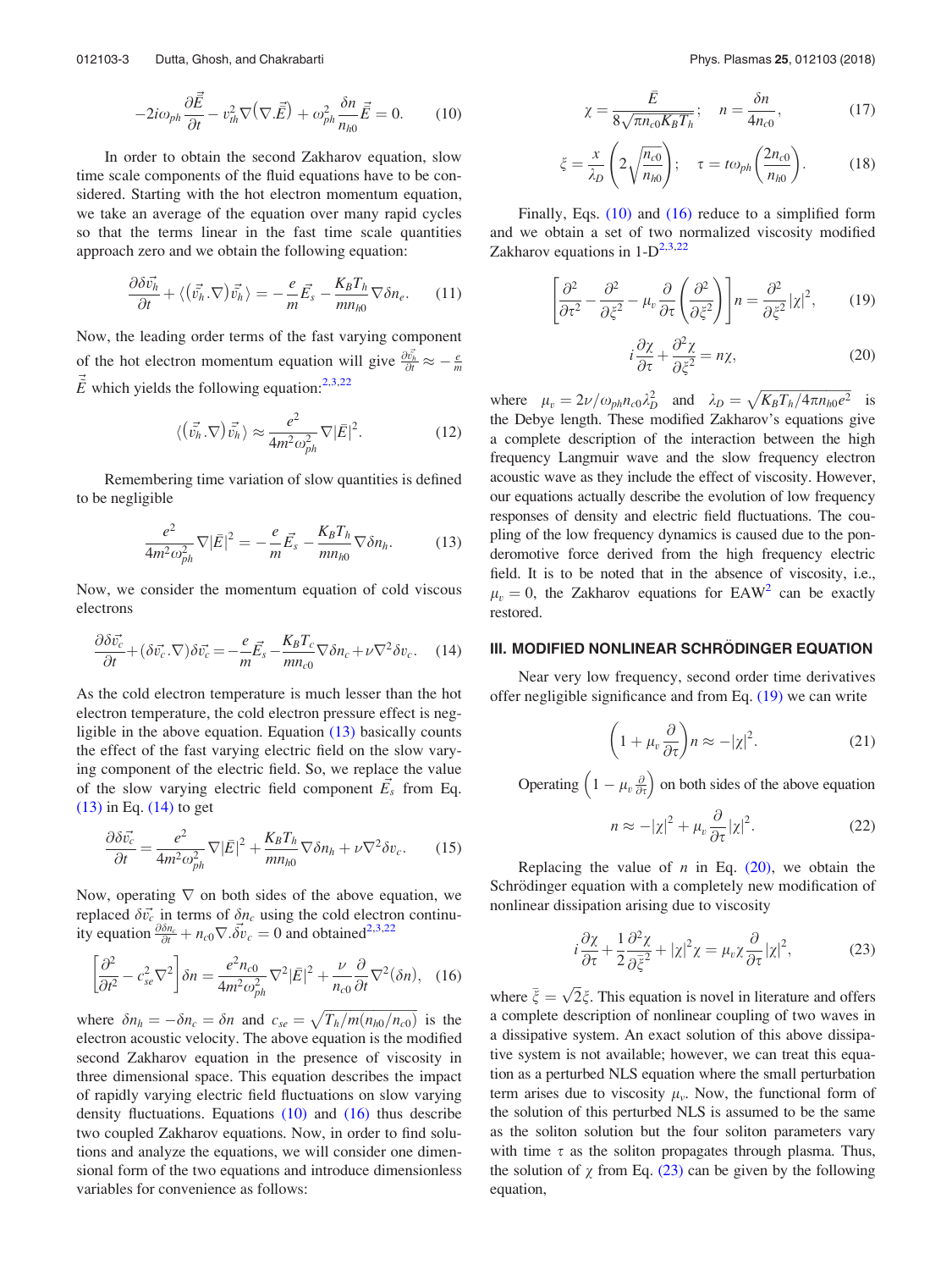$$
\chi(\bar{\xi},\tau) = \eta(\tau)\operatorname{sech}[\eta(\tau)\{\bar{\xi} - q(\tau)\}] \exp[i\phi(\tau) - i\delta(\tau)\bar{\xi}].
$$
\n(24)

Using the variational method, the dependence of four soliton parameters  $\eta$ ,  $\delta$ ,  $\phi$ , q on time  $\tau$  is found to have the following functional form:

$$
\eta = \eta_0 = Const.,\tag{25}
$$

$$
q = \frac{\delta_0}{\beta} (e^{-\beta \tau} - 1), \tag{26}
$$

$$
\phi = \frac{1}{2} \eta^2 \tau + \frac{3}{4} \frac{\delta_0^2}{\beta} (e^{-2\beta \tau} - 1) - \frac{\delta_0^2}{\beta} (e^{-\beta \tau} - 1), \tag{27}
$$

$$
\delta = \delta_0 e^{-\beta \tau},\tag{28}
$$

where  $\beta = 8/15\mu_v\eta_0^4$ . Using the above relations, the final solution of the normalized electric field  $\chi$  [Eq. (24)] has been plotted with respect to the normalized space variable and it exhibits soliton nature with an oscillating tail (Fig. 1). We have also plotted the same solution at different times with a lesser value of  $\mu$  or the viscosity coefficient (Fig. 2). This plot clearly shows that the lesser value of  $\mu$ <sub>v</sub> accounts for the less oscillating tail. However, there is no decay or growth of the final electric field solution with time due to the presence of viscosity in the system.

### IV. CALCULATION OF THE GROWTH RATE OF THE **MODIFIED NONLINEAR SCHRODINGER EQUATION**

In Sec. III, the analytical solution obtained through the perturbation method has shown that there exists no growth or decay of the solution. To verify the fact, in this section we will outline a detailed analytical study to find the growth rate of the solution of Eq.  $(23)$ . We consider initially that there exists a stable solution of the following form:

$$
\chi = \chi_0(\tau) \exp\left[-i \int_0^{\tau} \delta(\tau') d\tau'\right]
$$
 (29)

and this solution satisfies  $[Eq. (23)]$  so that



FIG. 1. Numerical solution of the modified Schrodinger equation at  $t = 20$ with  $\mu$  = 0.6 initial amplitude 0.5. The normalized electric field ( $\chi$ ) is plotted against normalized space variable  $\bar{\xi}$ .



FIG. 2. Numerical solution of the modified Schrodinger equation at t  $= 2, 10$  with  $\mu$ <sub>v</sub> = 0.1 initial amplitude 0.5. The normalized electric field ( $\chi$ ) is plotted against normalized space variable  $\bar{\xi}$ .

$$
i\frac{d\chi_0}{d\tau} + \delta(\tau)\chi_0 = -\chi_0|\chi_0|^2 + 2\mu_v\chi_0^2\frac{d\chi_0}{d\tau}.\tag{30}
$$

Next, we consider a slightly different perturbative solution as

$$
\chi = [\chi_0 + \tilde{\chi}] \exp[-i\delta\tau],\tag{31}
$$

where  $|\tilde{\chi}| \ll |\chi_0|$  and we obtain from our modified NLSE

$$
i\frac{\partial \tilde{\chi}}{\partial \tau} + \frac{\partial^2 \tilde{\chi}}{\partial \xi^2} + |\chi_0|^2 (\tilde{\chi} + \tilde{\chi}^*) = \mu_v \chi_0^2 \frac{\partial}{\partial \tau} (\tilde{\chi} + \tilde{\chi}^*). \tag{32}
$$

If the real and imaginary part of  $\tilde{\gamma}$  and its complex conjugate is represented as  $\tilde{\chi} = \rho + i\theta$  and  $\tilde{\chi}^* = \rho - i\theta$ , we can get two coupled equations for  $\rho$  and  $\theta$ 

$$
-\frac{\partial \theta}{\partial \tau} + \frac{\partial^2 \rho}{\partial \xi^2} + 2|\chi_0|^2 \rho = 2\mu_v |\chi_0|^2 \frac{\partial \rho}{\partial \tau},
$$
(33)

$$
\frac{\partial \rho}{\partial \tau} + \frac{\partial^2 \theta}{\partial \xi^2} = 0.
$$
 (34)

Operating  $\frac{\partial^2}{\partial x^2}$  $\frac{\partial^2}{\partial \xi^2}$  on both equations and eliminating  $\theta$ , we get a fourth order equation for  $\rho$ 

$$
\frac{\partial^2 \rho}{\partial \tau^2} + \frac{\partial^4 \rho}{\partial \xi^2} + 2|\chi_0|^2 \frac{\partial^2 \rho}{\partial \xi^2} = 2\mu_v |\chi_0|^2 \frac{\partial}{\partial \tau} \left(\frac{\partial^2 \rho}{\partial \xi^2}\right). \tag{35}
$$

To derive the dispersion relation, a Fourier analysis is performed considering  $\rho \sim \exp i(k \xi - \tilde{\omega} \tau)$  which gives

$$
\tilde{\omega}^2 \approx \tilde{k}^2 \left[ \tilde{k}^2 - |\chi_0|^2 \left( 2 + \mu_v^2 |\chi_0|^2 \tilde{k}^2 \right) \right]. \tag{36}
$$

It is evident from the dispersion relation that viscosity does not incorporate any kind of instability or decay or growth to the system. However, the presence of viscosity coefficient  $\mu$ <sub>v</sub> in the dispersion relation suggests that it accounts for the oscillation of the wave. This result is in accordance with the solution of soliton with the oscillating tail, obtained from the perturbative analysis.